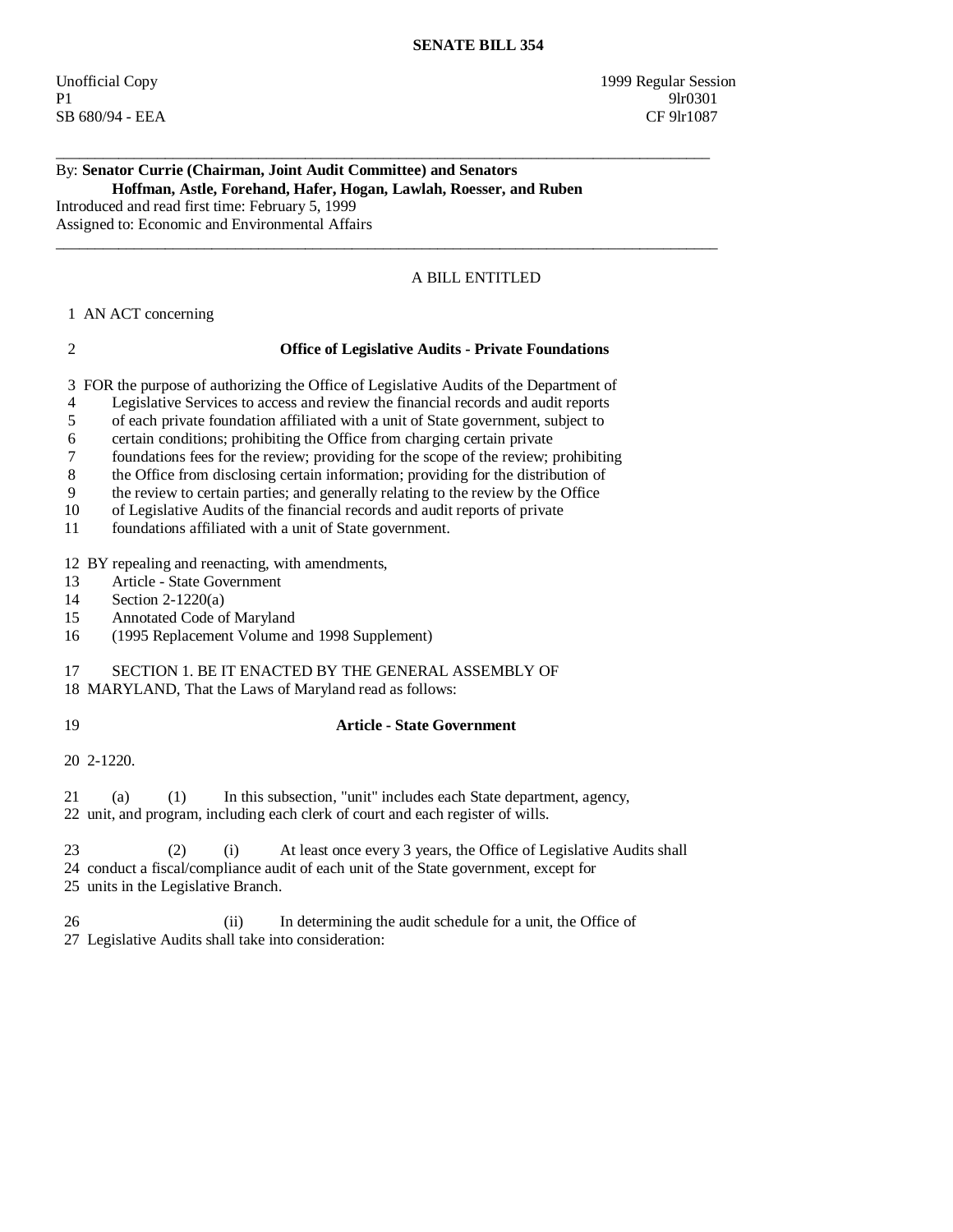# **2 SENATE BILL 354**

| 1<br>2 respect to the State's fiscal activities;                                                                                    | 1. | the materiality and risk of the unit's fiscal activities with                                                                                                                                                                                                                       |
|-------------------------------------------------------------------------------------------------------------------------------------|----|-------------------------------------------------------------------------------------------------------------------------------------------------------------------------------------------------------------------------------------------------------------------------------------|
| 3                                                                                                                                   | 2. | the complexity of the unit's fiscal structure; and                                                                                                                                                                                                                                  |
| 4<br>5 audit reports.                                                                                                               | 3. | the nature and extent of audit findings in the unit's prior                                                                                                                                                                                                                         |
| 6<br>Each agency or program may be audited separately or as part of<br>(iii)<br>7 a larger organizational unit of State government. |    |                                                                                                                                                                                                                                                                                     |
| 8<br>(iv)<br>10 the obligation, expenditure, receipt, or use of State funds.                                                        | 1. | The Office of Legislative Audits has the authority to<br>9 conduct a separate investigation of an act or allegation of fraud, waste, or abuse in                                                                                                                                    |
| 11<br>13 accordance with this paragraph or separately.                                                                              | 2. | The Legislative Auditor shall determine whether an<br>12 investigation shall be conducted in conjunction with an audit undertaken in                                                                                                                                                |
| 14<br>(3)<br>(I)<br>18 OF STATE GOVERNMENT.                                                                                         |    | IN ACCORDANCE WITH THE AUDIT REQUIREMENTS OF<br>15 PARAGRAPH (2) OF THIS SUBSECTION, THE OFFICE OF LEGISLATIVE AUDITS MAY<br>16 ACCESS AND REVIEW THE FINANCIAL RECORDS AND AUDIT REPORTS, INCLUDING<br>17 AUDITOR'S WORKING PAPERS, OF A PRIVATE FOUNDATION AFFILIATED WITH A UNIT |
| 19<br>(II)                                                                                                                          |    | THE OFFICE OF LEGISLATIVE AUDITS:                                                                                                                                                                                                                                                   |
| 20<br>22 RECORDS AND AUDIT REPORTS;                                                                                                 | 1. | MAY NOT CHARGE A PRIVATE FOUNDATION AFFILIATED<br>21 WITH A UNIT OF STATE GOVERNMENT FOR THE REVIEW OF THE FINANCIAL                                                                                                                                                                |
| 23<br>24 IDENTITY OF DONORS TO A PRIVATE FOUNDATION; AND                                                                            | 2. | MAY NOT DISCLOSE INFORMATION REGARDING THE                                                                                                                                                                                                                                          |
| 25<br>27 DUPLICATION OF EFFORT.                                                                                                     | 3. | SHALL, TO THE EXTENT POSSIBLE, RELY ON THE WORK<br>26 PRODUCT OF OTHER AUDITORS OR THE SECRETARY OF STATE TO AVOID A                                                                                                                                                                |
| 28<br>(III)                                                                                                                         |    | THE REVIEW SHALL:                                                                                                                                                                                                                                                                   |
| 29<br>33 STATE GOVERNMENT; AND                                                                                                      | 1. | FOCUS ON THE FOUNDATION'S MATERIAL FINANCIAL<br>30 TRANSACTIONS AND INTERNAL CONTROLS, THE INTERRELATIONSHIP OF THE<br>31 FOUNDATION AND THE UNIT OF STATE GOVERNMENT AND THE ROLE OF THE<br>32 FOUNDATION WITH THE PROGRAMS AND SERVICES PROVIDED BY THE UNIT OF                   |
| 34                                                                                                                                  | 2. | RECOGNIZE THAT A PRIVATE FOUNDATION IS NOT<br>35 REQUIRED TO COMPLY WITH CERTAIN STATE LAWS AND REGULATIONS.                                                                                                                                                                        |